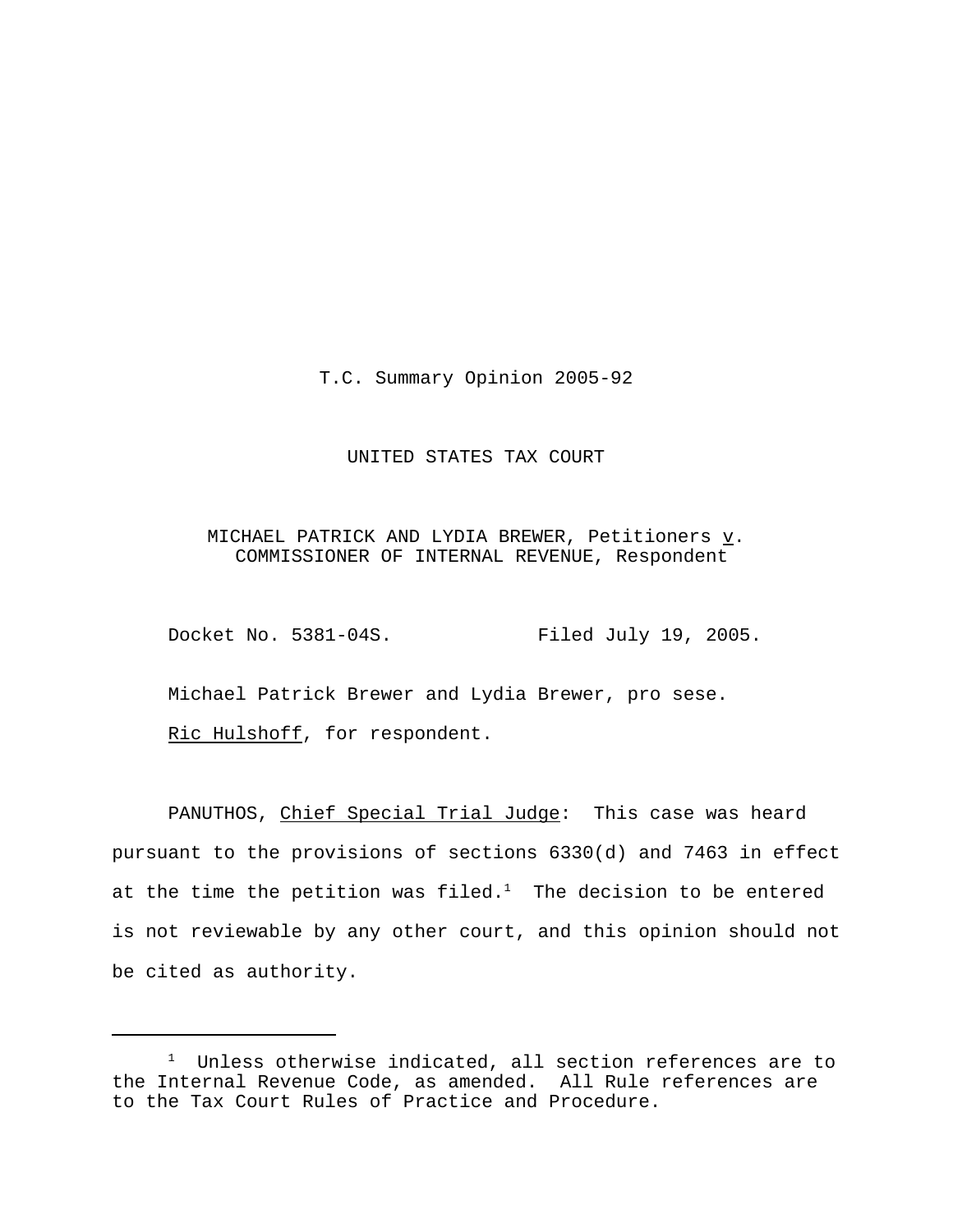This collection review case is before the Court on respondent's motion for summary judgment. Respondent issued petitioner a Notice of Determination Concerning Collection Action(s) Under Section 6320 and/or 6330 (notice of determination) for unpaid Federal income taxes and related liabilities for 1992, 1994, 1996, and 2000. The notice of determination relates to a notice of Federal tax lien filed on April 10, 2003, for the above years in the approximate amount of \$9,027.

The issue for decision is whether, in the context of respondent's motion for summary judgment, respondent's determination to proceed with the filing of a Federal tax lien was an abuse of discretion.

## Background

Petitioners resided in Tucson, Arizona, at the time the petition was filed.

Petitioners filed 1992, 1994, 1996, and 2000 Federal income tax returns. The respective amounts of payments and credits relating to the returns in issue were less than the tax liabilities reported. Accordingly, there is a balance due and owing with respect to each of the years in issue. Petitioner, Michael Brewer (hereinafter petitioner) is a U.S. Marine Corps veteran. He suffers from post traumatic stress disorder from his

 $- 2 -$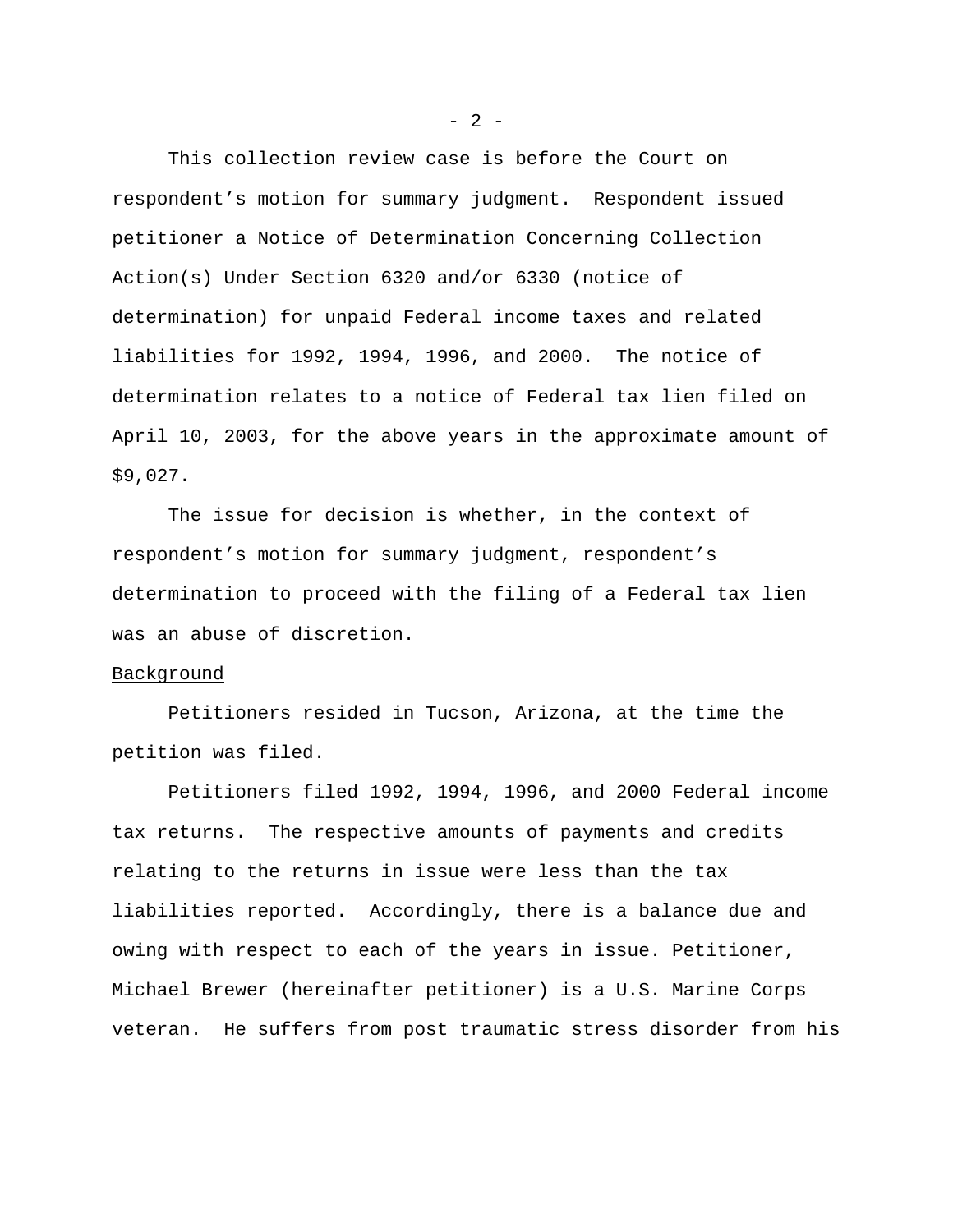military service in Vietnam. The Department of Veterans Affairs has concluded that he is 100-percent service disabled.

In November 1999, petitioners submitted an offer in compromise (OIC) to respondent. According to petitioner, the OIC forms were revised by respondent and petitioners submitted a new or revised OIC in May 2000. By letter dated October 5, 2000, the IRS advised petitioners that the OIC was still awaiting assignment to an appropriate IRS representative. The offer was apparently rejected by respondent on January 31, 2002. The record does not contain copies of the OIC or a rejection of the OIC. Respondent's case activity record indicates that the OIC was rejected for failure to submit required financial information.

On April 10, 2003, respondent filed a notice of Federal tax lien with respect to the tax liabilities for the taxable years 1992, 1994, 1996, and 2000; and on April 15, 2003, respondent issued to petitioners a Notice of Federal Tax Lien Filing and Your Right to a Hearing Under IRC 6320. The notice reflects a balance owed of \$9,027.02 for said years. Petitioners timely requested a hearing on Form 12153, Request for a Collection Due Process Hearing, with the IRS Office of Appeals. Petitioners explained in the request:

There are two reasons. One is that I knew I would soon be 100% disabled and never able to pay. Second, Mrs. Holmes in Phoenix told us we went to the "uncollectable status".

 $- 3 -$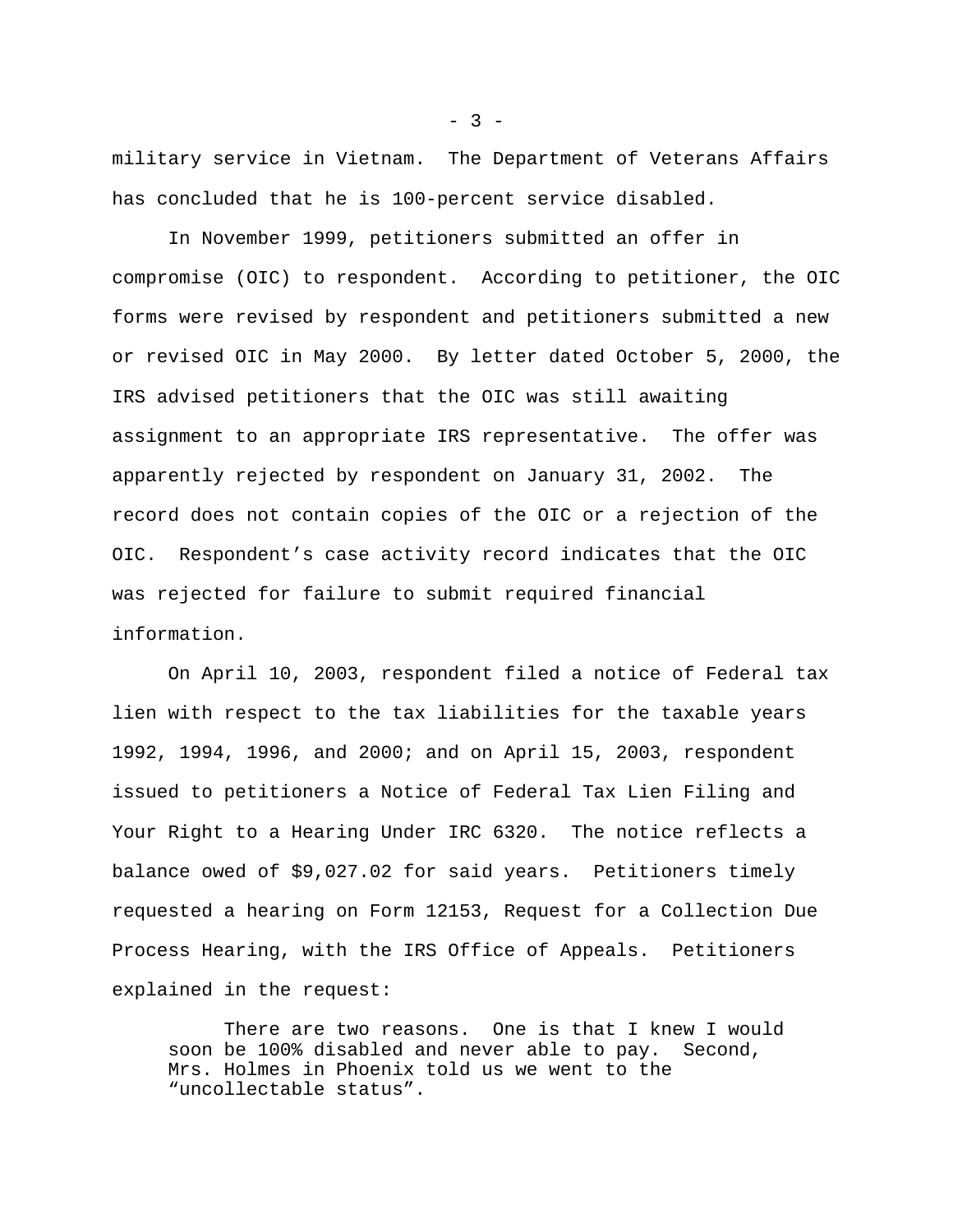# \* \* \* \* \* \* \*

We are requesting a hearing for the following reasons.

1) Knowing that I was going to be awarded a 100% disability by the VA, we attempted to effecutuate an OFFER IN COMPROMISE on three (3) separate occasions. The first one was requested in 1999.

We were told by a variety of local CPA's that the IRS was not staffed properly to administrate the OIC Program. We informed the Taxpayer Advocate office in Phoenix of the forth coming Disability Rating and that we would appreciate an answer. It took 3 years to get a response.

One Mrs. Holmes stated to me that we were "placed in UNCOLLECTIBLE STATUS" and that there "would be no liens". So it appears we were misguided.

Ms. Holmes also stated, quite succinctly, that "given the mountain of offers they are processing", "your amount owed is not even worth setting up for payment plans" That is a quote and it was recorded with acknowledgment.

I am now 100% Disabled Permanent and Total, as a result of fighting for the system that we all represent. Since the rating I have developed additional medical problems, total knee replacement, and shingles.

My dear IRS officials, I made a due diligent attempt to pay you, and begged to process my offer sooner. "Time is of the Essence" concept apparently has no play when it comes to the IRS.

I believe I need professional assistance at this Hearing, so I have requested the accounting firm of Moran & Quick CPA's to represent me. The accountants name is Mark DeBenedetti CPA.

By letter dated February 2, 2004, an IRS Appeals officer scheduled a conference with petitioners. The letter also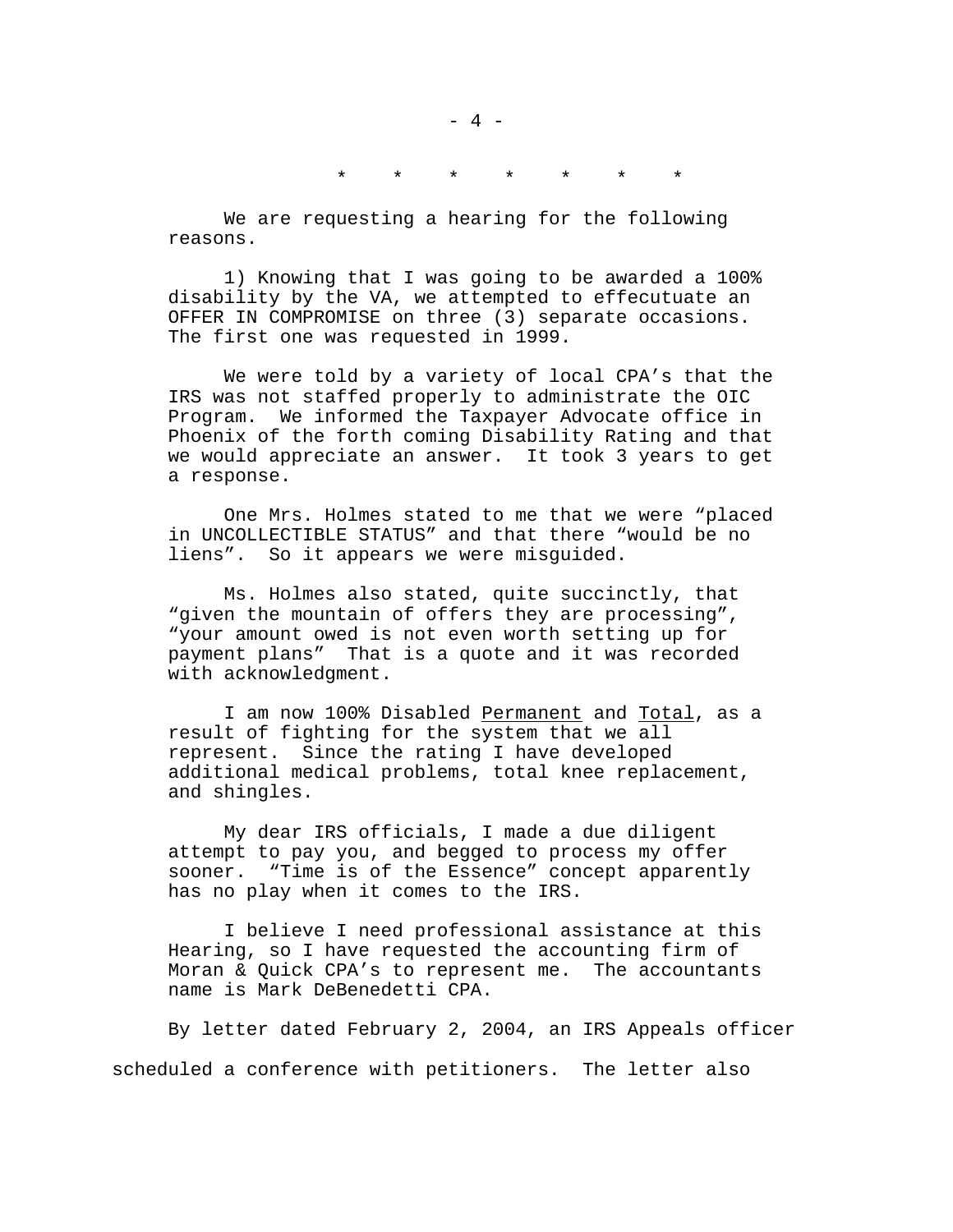suggested that petitioners complete Form 433-A, Collection Information Statement for Individuals, with supporting documentation reflecting financial information. The Appeals officer advised that such information was required to consider "currently not collectible" (CNC) status.

On the same date as the scheduled conference, petitioner asked if he could record the conference. The Appeals officer indicated that petitioner could not record if the conference was conducted on that day, since the Appeals officer had received insufficient notice of the request to record. A telephone hearing was conducted by the Appeals officer with petitioner and his representative, Mark DeBenedetti. Petitioners and Mr. DeBonedetti did not submit any additional financial information to the Appeals officer. Petitioner advised the Appeals officer that he had been told by a representative of the Taxpayer Advocate Service that the joint tax liability would be placed in CNC status and that as a result, no notice of Federal tax lien would be filed.

IRS records do not reflect that petitioners' account was ever placed in CNC status. The Appeals officer explained to petitioner and Mr. DeBenedetti that the notice of Federal tax lien would remain in place, even if petitioners were placed in CNC status. The Appeals Officer also advised petitioner that petitioners could submit another OIC.

 $-5 -$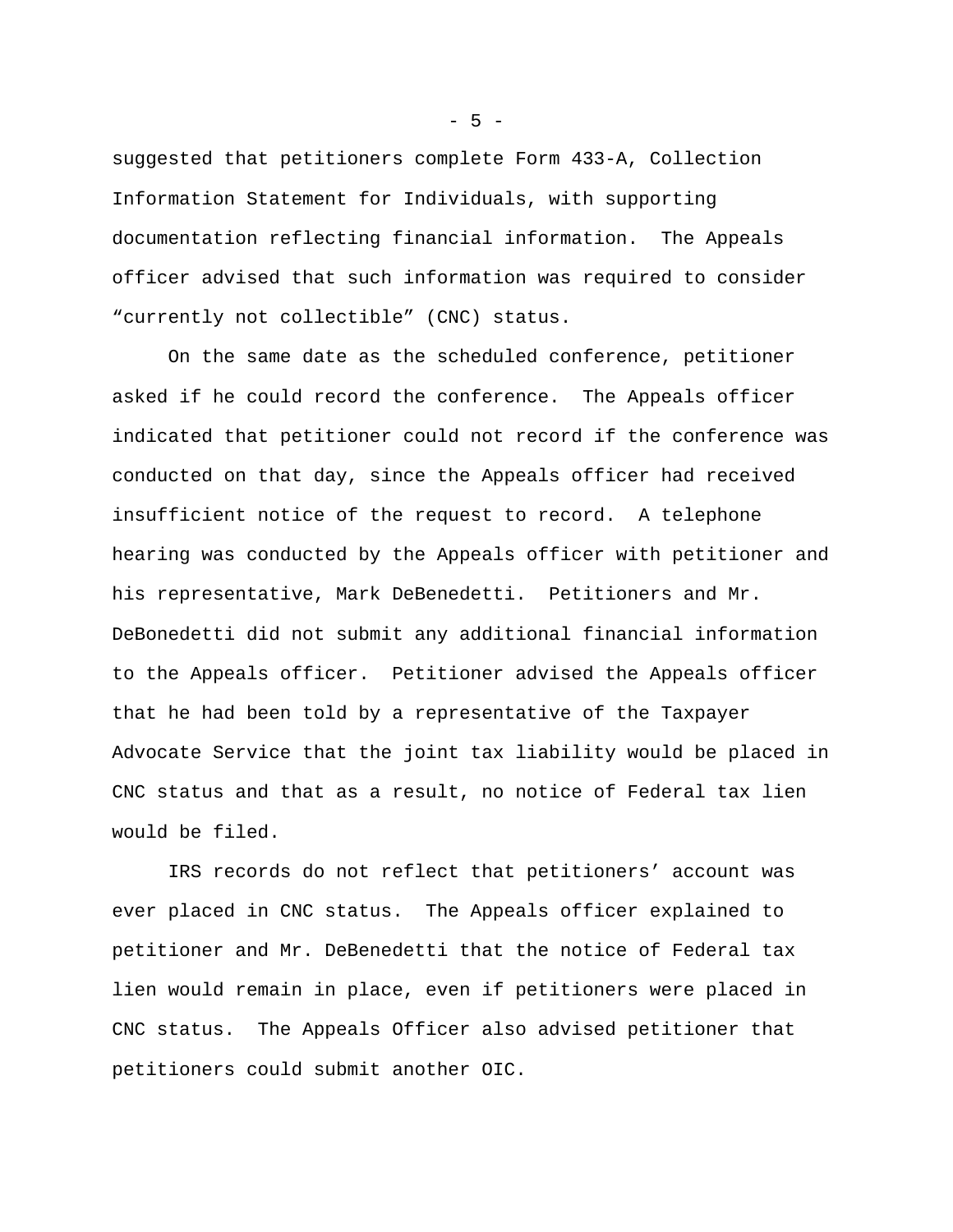Respondent issued the aforementioned notice of determination on February 19, 2004.

### Discussion

Summary judgment is intended to expedite litigation and avoid unnecessary and expensive trials. Fla. Peach Corp. v. Commissioner, 90 T.C. 678, 681 (1988). Summary judgment may be granted with respect to all or any part of the legal issues in controversy "if the pleadings, answers to interrogatories, depositions, admissions, and any other acceptable materials, together with the affidavits, if any, show that there is no genuine issue as to any material fact and that a decision may be rendered as a matter of law." Rule 121(b); Sundstrand Corp. v. Commissioner, 98 T.C. 518, 520 (1992), affd. 17 F.3d 965 (7th Cir. 1994); Naftel v. Commissioner, 85 T.C. 527, 529 (1985).

This Court has jurisdiction under section 6330 to review the Commissioner's administrative determinations. Sec. 6330(d). Where, as here, the validity of the underlying tax liability is not at issue, we review the determination for abuse of discretion. Sego v. Commissioner, 114 T.C. 604, 610 (2000); Goza v. Commissioner, 114 T.C. 176, 183 (2000).

Under section 6330, a taxpayer is entitled to a hearing in which he or she may raise any relevant issue relating to the unpaid tax or notice of lien filing, including spousal defenses, challenges to the Commissioner's intended collection action, and

- 6 -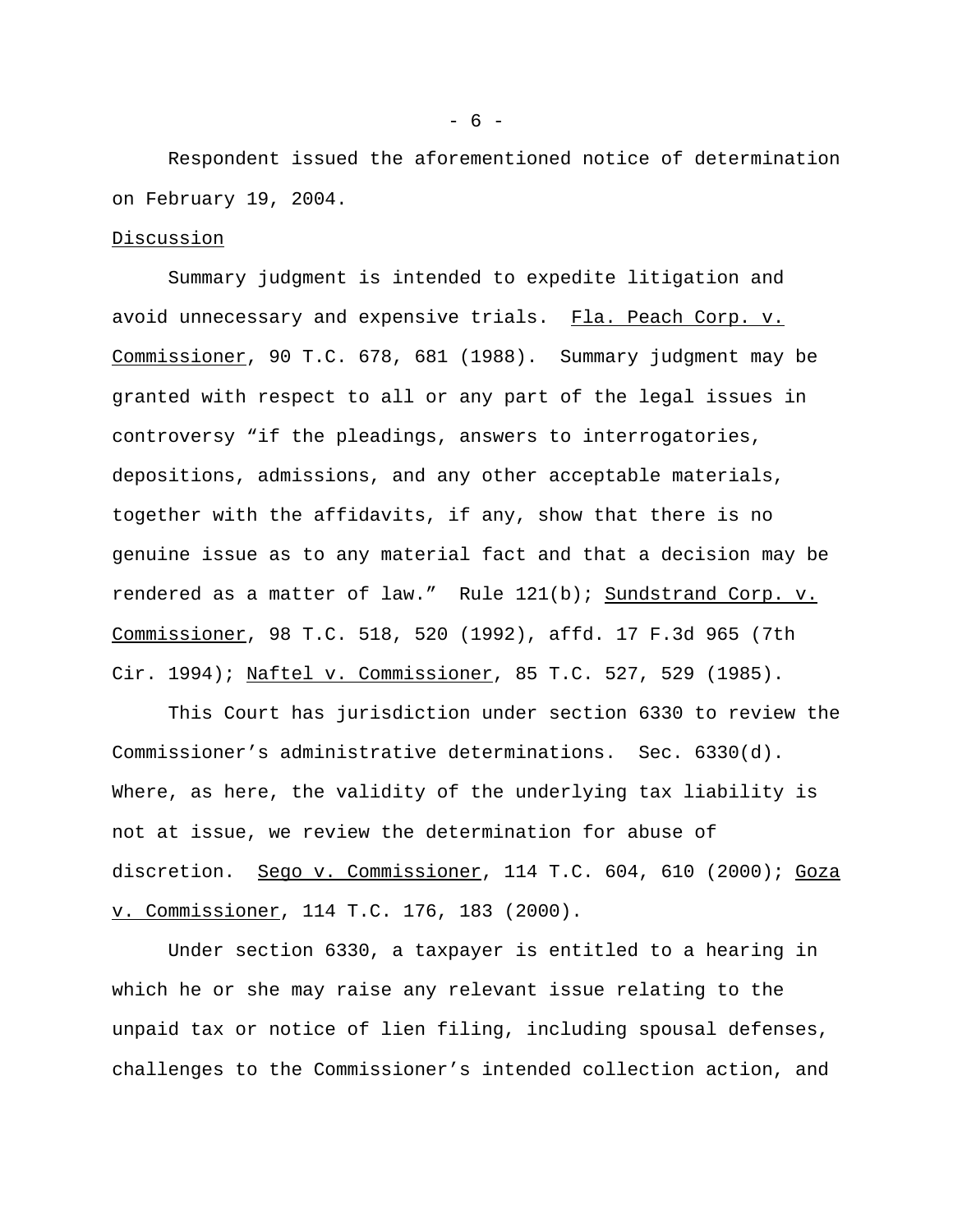alternative means of collection such as an offer in compromise. Sec.  $6330(b)$  and  $(c)(2).^{2}$ 

In this case, petitioners submitted an OIC, which was rejected by respondent. There is no information concerning the contents of the OIC or the rejection thereof. Given this circumstance, we cannot conclude that the rejection of the OIC was an abuse of discretion by respondent. Van Vlaenderen v. Commissioner, T.C. Memo. 2003-346; Crisan v. Commissioner, T.C. Memo. 2003-318.

 While petitioners wanted their tax liabilities placed in CNC status and IRS procedures indicate that such status is a collection alternative in response to a levy action, see 2 Administration, Internal Revenue Manual (CCH), sec. 5.16.1.2.1 at 17,804, we note that there is no levy in this case. In addition, it is clear that respondent asked petitioners on more than one

 $2$  Petitioners complain that the Appeals officer improperly prohibited a recording of the Appeals hearing. Sec. 7521(a)(1) provides that "upon advance request" of the taxpayer an IRS officer or employee shall permit the taxpayer to make an audio recording. Keene v. Commissioner, 121 T.C. 8 (2003). Petitioners do not appear to dispute respondent's assertion that petitioners did not comply with the statute and IRS guidelines requiring advance notice of intent to record. See Notice 89-51, 1989-1 C.B. 691. Given that the hearing occurred, and that petitioners do not assert that they raised collection alternatives that were not considered by, or were not reflected in the case activity records of, the Appeals officer, we do not consider the issue of recording to be relevant to our consideration. Petitioners simply have not claimed or shown any prejudice in the failure to permit recording. See Frey v. Commissioner, T.C. Memo. 2004-87; Durrenberger v. Commissioner, T.C. Memo. 2004-44; Brashear v. Commissioner, T.C. Memo. 2003-196; Kemper v. Commissioner, T.C. Memo. 2003-195.